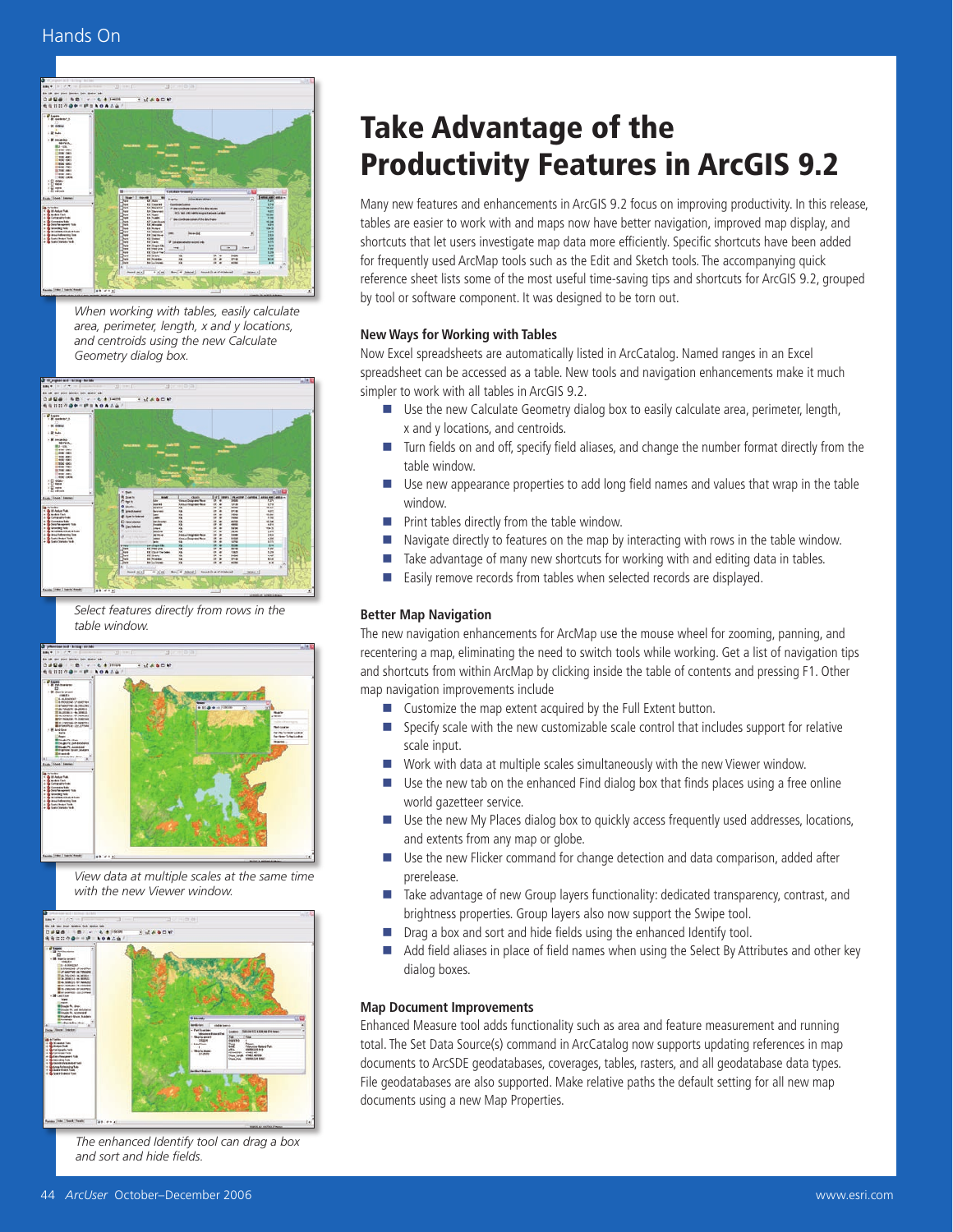# ArcGIS Desktop

## A Selection of Time-Saving Tips and Shortcuts

| <b>Map Navigation</b>                                                           |                                                                                                                                                                        |              |
|---------------------------------------------------------------------------------|------------------------------------------------------------------------------------------------------------------------------------------------------------------------|--------------|
| <b>Function</b>                                                                 | <b>Shortcut</b>                                                                                                                                                        | Availability |
| Refresh and redraw the display.                                                 | F <sub>5</sub>                                                                                                                                                         | 9.1, 9.2     |
| Suspend the map's drawing.                                                      | F <sub>9</sub>                                                                                                                                                         | 9.1, 9.2     |
| Zoom in and out.                                                                | Roll the mouse wheel<br>backward and forward. Hold<br>down Ctrl for a finer zoom. To<br>switch direction of the mouse<br>roll, go to Tools > Options ><br>General tab. | 9.2          |
| Center map.                                                                     | Click mouse wheel. $Ctrl +$<br>click to center and zoom in.                                                                                                            | 9.2          |
| Pan.                                                                            | Hold down mouse wheel<br>and drag                                                                                                                                      | 9.2          |
| Zoom in on box you define.                                                      | $Ctrl + drag$ mouse wheel                                                                                                                                              | 9.2          |
| Temporarily change to Zoom In tool.                                             | Hold down Z                                                                                                                                                            | 9.2          |
| Temporarily change to Zoom Out tool.                                            | Hold down X                                                                                                                                                            | 9.2          |
| Temporarily change to Pan tool.                                                 | Hold down C                                                                                                                                                            | 9.2          |
| Temporarily change to Continuous Zoom/Pan<br>tool.                              | Hold down B                                                                                                                                                            | 9.2          |
| In layout view, apply the navigation to the data<br>frame rather than the page. | Shift + navigation shortcuts                                                                                                                                           | 9.2          |
| Nudge or scroll map.                                                            | Arrow keys or Home, End,<br>Page Up, Page Down                                                                                                                         | 9.2          |
| Go back to the previous extent.                                                 | $\,<$                                                                                                                                                                  | 9.2          |
| Go forward to the next extent.                                                  | >                                                                                                                                                                      | 9.2          |
| Open context menu of useful shortcuts to<br>various commands.                   | Right-click map in data view<br>with any tool                                                                                                                          | 9.2          |
| Toggle among Zoom In tool, Zoom Out tool, or<br>Pan tool when one is active.    | F6                                                                                                                                                                     | 9.2          |
| <b>Full Extent</b>                                                              | Insert                                                                                                                                                                 | 9.2          |
| Zoom to layer's extent.                                                         | $Alt + click$ layer name in the<br>table of contents                                                                                                                   | 9.2          |
| <b>Table of Contents</b>                                                        |                                                                                                                                                                        |              |
| Put keyboard focus on the table of contents.                                    | F3 (or click the table of<br>contents)                                                                                                                                 | 9.1, 9.2     |
| Put keyboard focus on the map.                                                  | Esc (or click the map)                                                                                                                                                 | 9.1, 9.2     |
| Expand/Contract selected items.                                                 | Left/Right arrows<br>$(or + and - keys)$                                                                                                                               | 9.1, 9.2     |
| Expand/Contract all the items at that level.                                    | $Ctrl + click$ an expansion<br>control                                                                                                                                 | 9.1, 9.2     |
| Turn on/off selected layers.                                                    | Spacebar                                                                                                                                                               | 9.1, 9.2     |
| Turn on/off all layers.                                                         | $Ctrl + spacebar$                                                                                                                                                      | 9.1, 9.2     |
| Turn on/off all layers at that hierarchical level<br>or all selected layers.    | $Ctrl + click a check box$                                                                                                                                             | 9.1, 9.2     |
| Activate data frame.                                                            | F11 (or Alt + click a data<br>frame)                                                                                                                                   | 9.1, 9.2     |
| Cycle through each data frame and activate it.                                  | $Ctrl + Tab$                                                                                                                                                           | 9.1, 9.2     |
| Open context menu for selected item.                                            | Application key<br>(or Shift $+$ F10)                                                                                                                                  | 9.1, 9.2     |
| Rename selected item.                                                           | F2                                                                                                                                                                     | 9.1, 9.2     |

 $\frac{1}{\sqrt{2}}$  Cut Here **Cut Here**

#### **Table of Contents** (Continued) **Function Shortcut Availability** Open properties dialog box of a selected item. F12 (or Enter) 9.1, 9.2 Select multiple layers in the table of contents. Ctrl + click (or Shift + click) 9.1, 9.2 Copy layers inside a data frame instead of reordering them, or move layers between data frames instead of copying. Hold down Ctrl and drag and drop 9.1, 9.2 **Tables** Open context menu of field management shortcuts. Right-click field name 9.1, 9.2 Open context menu of selection and navigation shortcuts. Right-click gray cell to the left of a record 9.2 Open table for any item in the table of contents. Ctrl + double-click 9.2 Open tables for selected items in the table of contents.  $Ctrl + T$  9.2 Close all open table windows. Ctrl + Shift + F4 9.2 Sort field. Double-click field name 9.2 Turn off field. Turn of field. Zoom in and out on table window. Ctrl + roll mouse wheel 9.2 Toggle Show All and Show Selected views. Ctrl + Tab 9.2 Select all records. Ctrl + A (or Shift + click top left gray cell) 9.2 Deselect all records. Ctrl + Backspace (or click top left gray cell) 9.2 Switch selection.  $Ctrl + U$  (or Ctrl + click top left gray cell) 9<sub>2</sub> Deselect row. **Backspace** 9.2 Work sequentially through table, selecting each record in turn.  $Ctrl + Enter$  9.2 Go to cell below **Enter** 9.2 Go to cell to right and wrap around to next row down. Tab 9.2 Go to first cell in the current column. Ctrl + Up arrow 9.2 Go to last cell in the current column. Ctrl + Down arrow 9.2 Zoom to selected features. Ctrl + Shift + =  $\qquad 9.2$ Flash the current feature. Ctrl + 8  $\qquad 9.2$ Zoom to the current feature. Ctrl + =  $\qquad 9.2$ Pan to the current feature.  $\qquad \qquad \qquad$  Ctrl + P 9.2 Identify the current feature. Ctrl + I 9.2 Zoom to feature represented by a record and select it. Hold down Ctrl + double-click to select and pan 9.2 Start or stop an edit session. Ctrl + Shift + E 9.2 Copy cell value onto the clipboard.  $Ctrl + C$  9.2 Copy selected records onto the clipboard. Ctrl + Shift + C 9.2 Start editing a cell. 6. 2012 12:30 PM Start editing a cell. Cancel editing and restore cell's original value. Esc 9.2 Delete the selected records. Delete (or Ctrl + D) 9.2